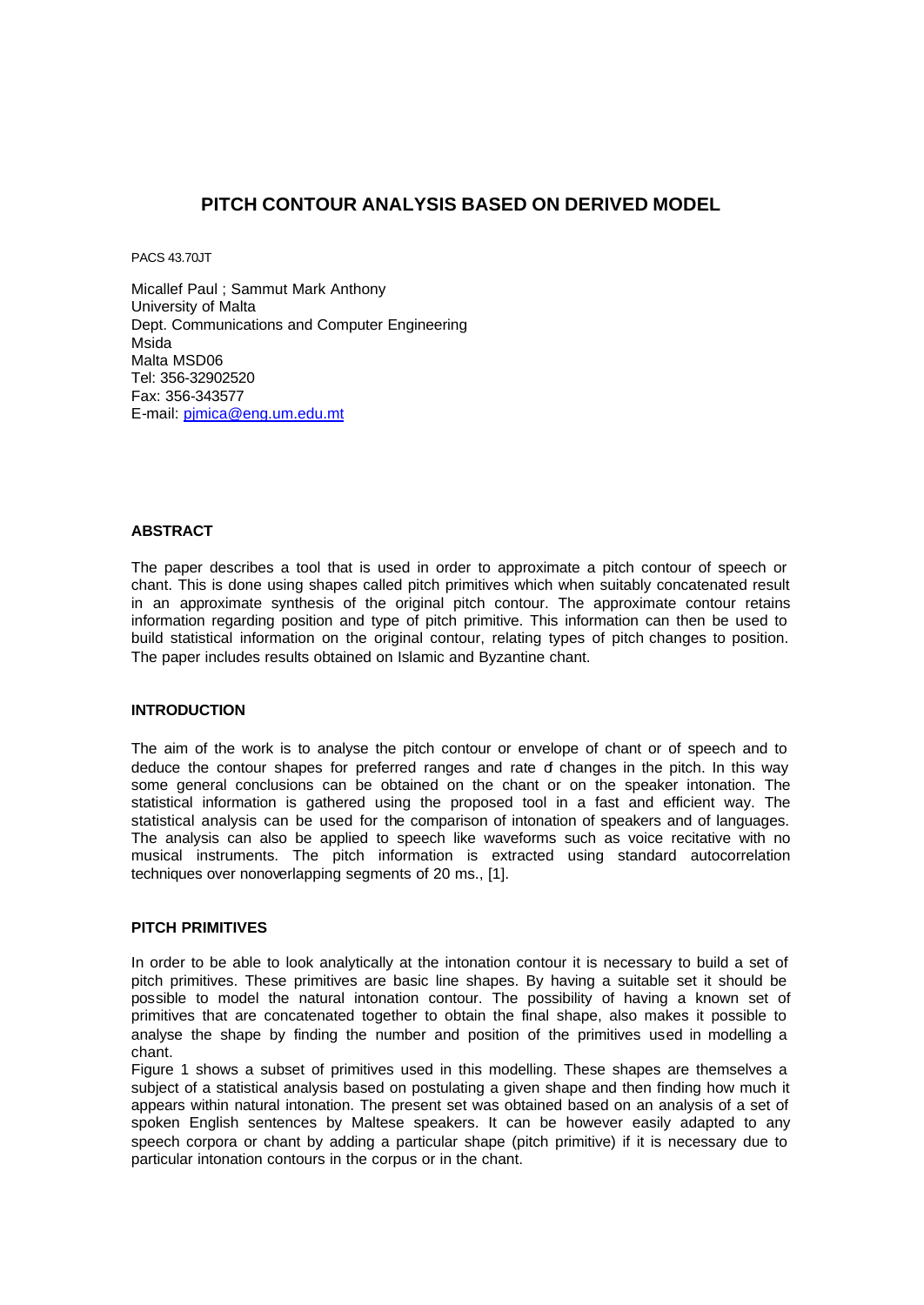In order to keep the size of the primitive set to a minimum, each primitive has two fundamental properties. These are a normalised shape referred in Y-axis relative to the start point as position with  $Y = 0$ . A 'stretch' of the shape is possible in the Y-axis only so that the slope of the primitive can change, but not its basic shape. Primitives are defined with 3, 5, and 7 points. The present set consists of about fifty primitives.



Figure 1

Figure 2 gives a few typical primitive definitions that can be related to some of the shapes in Figure 1. For example primitive E30 is a 5-point primitive with a V-shape. The 5-number definition relates the relative position of the 5 points relative to the start position, which is always 0.

| E28 | $0, 1, 2, 0, -2$            |
|-----|-----------------------------|
| E29 | 0, -1, -2, -2, -2           |
| E30 | 0, -1, -2, -1, 0            |
| E31 | $0, -1, -2, -3, -4, -5$     |
| E32 | $0, -1, -2, -4, -6$         |
| E33 | $0, -2, -4, -5, -6$         |
| E34 | $0, -3, -3, -4, -5$         |
| G01 | $0, -1, -1, -1, -2, -2, -2$ |
| G02 | 0, 1, 1, 1, 2, 2, 2         |
| G03 | 0, 0, 0, 1, 1, 1, 2         |
| G04 | $0, 0, 0, -1, -1, -1, -2$   |
| G05 | $0, 0, 0, 0, -1, -2, -3$    |
| G06 | $0, -1, -2, -2, -3, -4, -5$ |
| G07 | $0, 0, 0, 0, 0, -1, -2$     |

Figure 2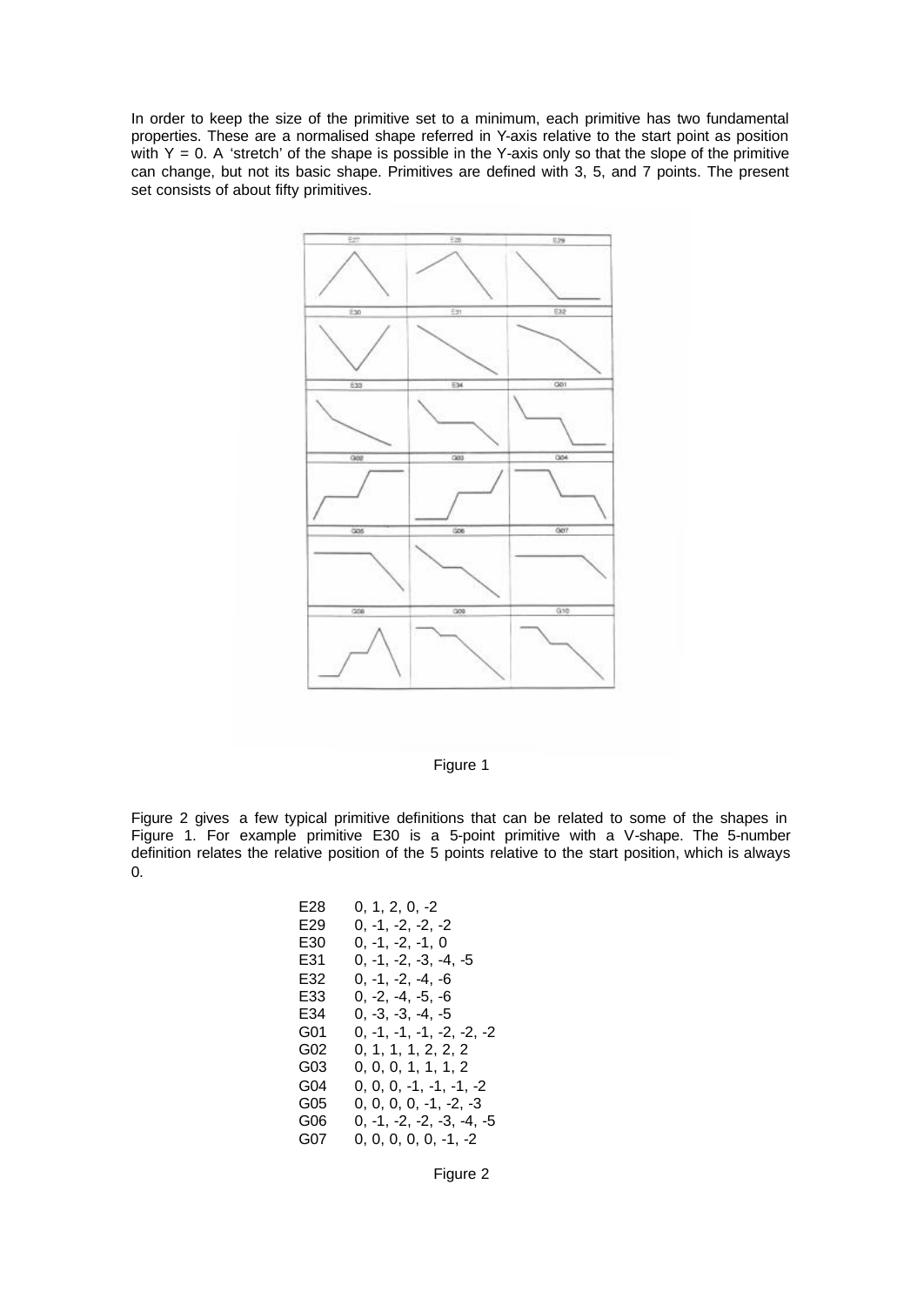# **MODELLING WITH PITCH PRIMITIVES**

In modelling, the real waveform is examined from the start and the best fit shape is applied. A weighting is placed on fitting with the longer (ie 7-point) shapes to keep the used set of primitives to a minimum. An error function based on distance of the natural pitch contour from the postulated primitive is used in order to arrive at the choice of the best primitive. Each primitive is examined for shape and stretch to obtain the particular best fit for that shape. This is given by

| Error = Math.abs ( target[i] – start_pitch + (stretch * values <sub>j</sub> [i] )) |  |  |  |  |
|------------------------------------------------------------------------------------|--|--|--|--|
|------------------------------------------------------------------------------------|--|--|--|--|

| where       | target[i] is the $ih$ value (i varying between 1 and 7 for a 7-point primitive) of the  |
|-------------|-----------------------------------------------------------------------------------------|
|             | natural pitch array being matched;                                                      |
| values; [i] | value of $ih$ element of the $ih$ pitch primitive relative to start value of 0 for each |

| .           |                                                                              |
|-------------|------------------------------------------------------------------------------|
|             | primitive;                                                                   |
| stretch     | is the amplification factor:                                                 |
| start_pitch | is the value of the natural pitch at the start position                      |
| Error       | is the absolute value of the difference between each natural pitch value and |
|             | that of the model                                                            |

If the error is above a fixed threshold another primitive is considered in turn. The primitive with the best fit at a particular stretch is retained. This process is moved forward to the next part of the natural contour. At present there is no overall best error fit, but only a 'running' best error fit. Each primitive is independent of the previous or following. The endpoint of the primitive is not constrained. The next primitive analysis starts from the next real pitch value trying to find the next best fit. Therefore errors are not cumulative though there can be local anomalies in the shape.



Figure 3 Sentence of continuous speech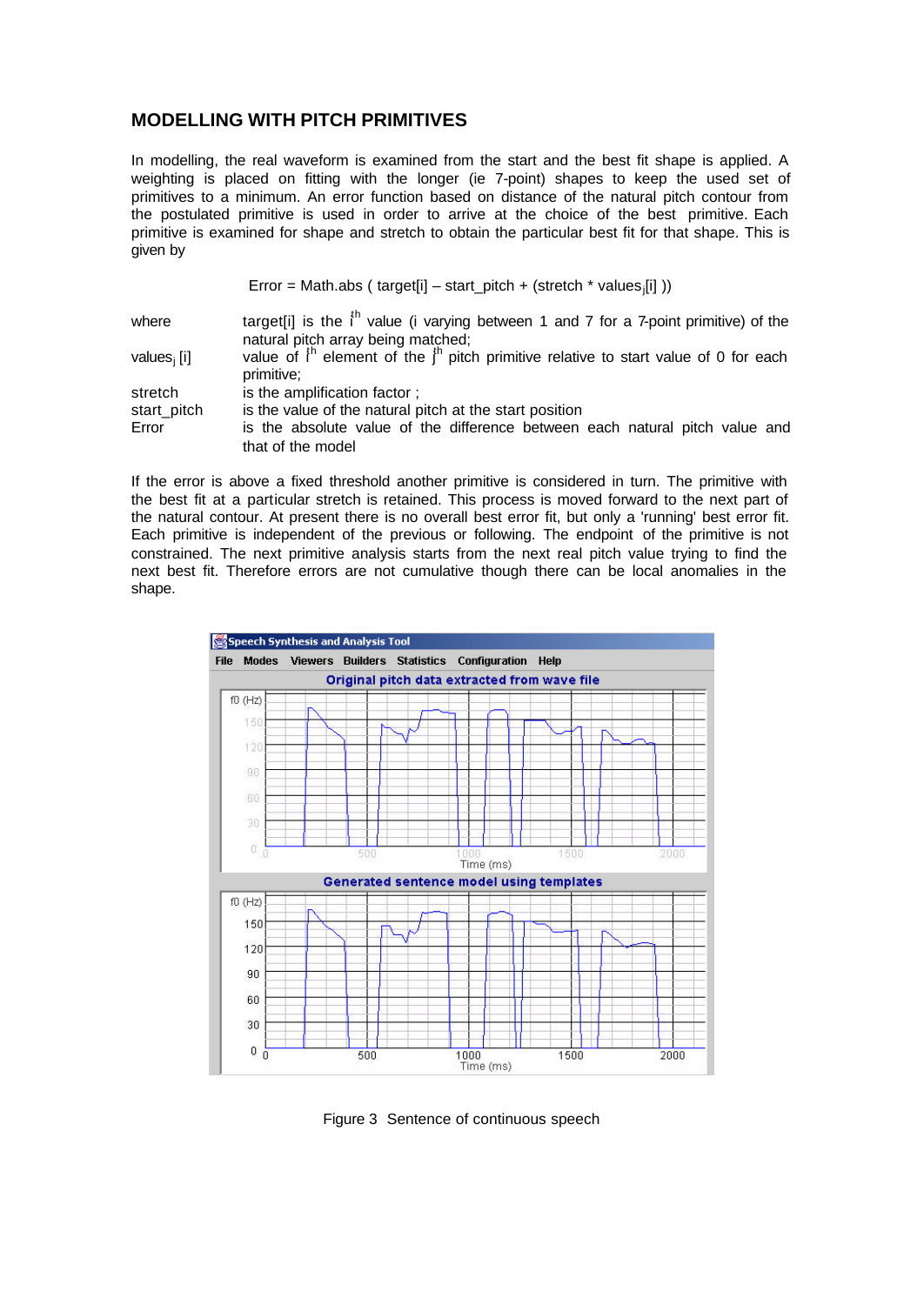Figures 3 and 4 show a natural and modelled intonation contour based on a sentence of continuous speech and part of a Byzantine chant, respectively. The modeled waveforms are quite similar to the natural intonation. As already mentioned any gross anomalies can always be rectified by editing the pitch primitive set. What is important is the fact that the modelled contour is known and defined in detail.



Figure 4 Byzantine Chant

Figure 5 gives a partial entry on the model for the Byzantine waveform. The entries refer to the primitive type, the stretch number, the initial real pitch, which for the purposes of the modelling would be the '0' position of the first pitch point in the primitive, and the start location, within the waveform in milliseconds. This data makes it relatively easy to obtain statistical information on the natural pitch contour based on the modelled contour.Typically 60 seconds of a chant require approximately 450 concatenated primitives to make up the overall shape.

|                 |   |       | Primitive Stretch Start Pitch Start Time (ms) |
|-----------------|---|-------|-----------------------------------------------|
| E30             | 3 | 126.7 | 1690                                          |
| G02             | 3 | 128.9 | 1790                                          |
| G <sub>02</sub> | 2 | 137.0 | 1930                                          |
| E <sub>19</sub> | 5 | 139.1 | 2070                                          |
| E <sub>13</sub> | 5 | 153.1 | 2170                                          |
| E <sub>12</sub> | 5 | 168.3 | 2270                                          |
| E <sub>13</sub> | 6 | 151.0 | 2370                                          |
| E33             | 3 | 168.3 | 2470                                          |
| G02             | 1 | 151.0 | 2570                                          |
| G20             | 1 | 152.6 | 2710                                          |
| G02             |   | 152.1 | 2850                                          |

Figure 5 Part of Modelled Contour for Figure 4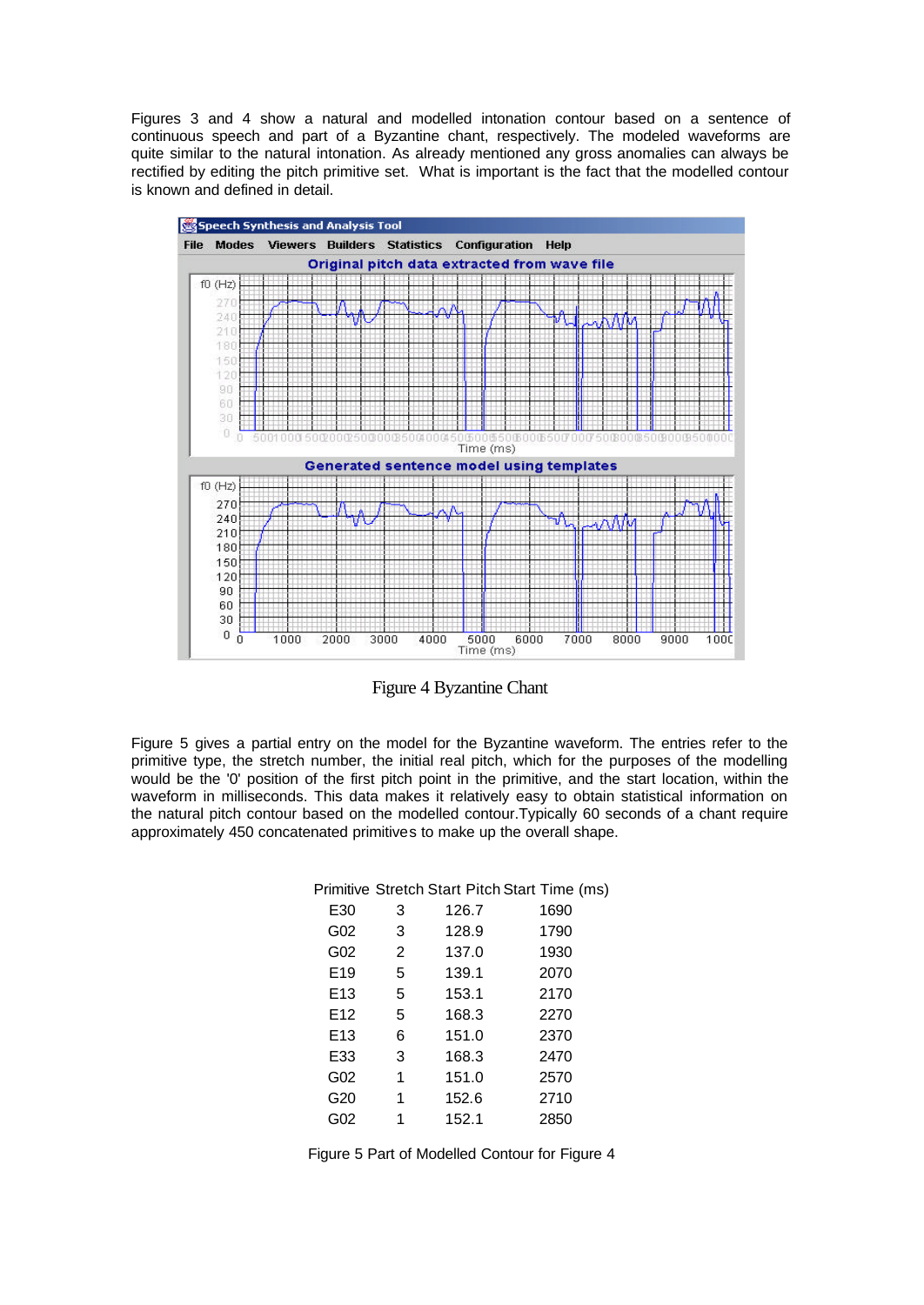# **STATISTICAL ANALYSIS**

The tool has been applied to continuous speech and to chant. Figure 6 gives the statistics of the most used primitives for a set of sentences spoken first as statements and then as questions. In this case an analysis of the most used primitive types shows that the percentage of primitives with a positive gradient and with a negative gradient are quite similar in a question, while the percentage of negative gradient primitives is considerably more in the statement. This is in line with the usual rise in the pitch at the end for questions, and the declination profile for the intonation of a statement, [2].

| <b>Statement</b> |                             |                                              | <b>Question</b>                                 |                     |                                                         |  |
|------------------|-----------------------------|----------------------------------------------|-------------------------------------------------|---------------------|---------------------------------------------------------|--|
| Pitch<br>Type    | <b>Primitive Percentage</b> | <b>Gradient of</b><br><b>Pitch Primitive</b> | <b>Pitch</b><br><b>Primitive</b><br><b>Type</b> |                     | <b>Percentage Gradient of</b><br><b>Pitch Primitive</b> |  |
| G01              | 8.06                        | negative                                     | G01                                             | 7.16                | negative                                                |  |
| G02              | 5.65                        | positive                                     | CO8                                             | 5.43                | positive                                                |  |
| CO8              | 5.38                        | positive                                     | G03                                             | 4.69                | positive                                                |  |
| CO <sub>9</sub>  | 4.57                        | negative                                     | G02                                             | 4.44                | positive                                                |  |
| E06              | 4.30                        | negative                                     | CO <sub>2</sub>                                 | 4.20                | neutral                                                 |  |
| G03              | 4.30                        | positive                                     | E04                                             | 4.20                | neutral                                                 |  |
| E <sub>13</sub>  | 3.76                        | positive                                     | CO <sub>9</sub>                                 | 3.95                | negative                                                |  |
| G09              | 3.49                        | negative                                     | CO <sub>4</sub>                                 | 3.70                | positive                                                |  |
| E04              | 3.23                        | neutral                                      | E06                                             | 3.70                | negative                                                |  |
| E20              | 3.23                        | negative                                     | E <sub>13</sub>                                 | 3.46                | positive                                                |  |
| G04              | 3.23                        | negative                                     | G04                                             | 3.46                | negative                                                |  |
| G07              | 3.23                        | negative                                     | G11                                             | 3.46                | negative                                                |  |
| G11              | 3.23                        | negative                                     | C <sub>01</sub>                                 | 2.96                | positive                                                |  |
|                  | Total %                     |                                              |                                                 | Total %             |                                                         |  |
|                  | negative<br>Total %         | 33.3                                         |                                                 | negative<br>Total % | 21.7                                                    |  |
|                  | positive                    | 14.8                                         |                                                 | positive            | 24.7                                                    |  |

## Figure 6

The statistics on the stretch parameter are also indicative of the register range for a given waveform. Figure 7 shows a typical result obtained for primitive E05 when the tool was applied to an analysis of Byzantine Chant and Islamic chant, [3]. Note that there is a much more consistent use of higher stretch numbers in the Byzantine than in the Islamic again indicating the wider use of higher pitch range changes. The tool enables the statistical characterization of the register ranges in the waveforms.